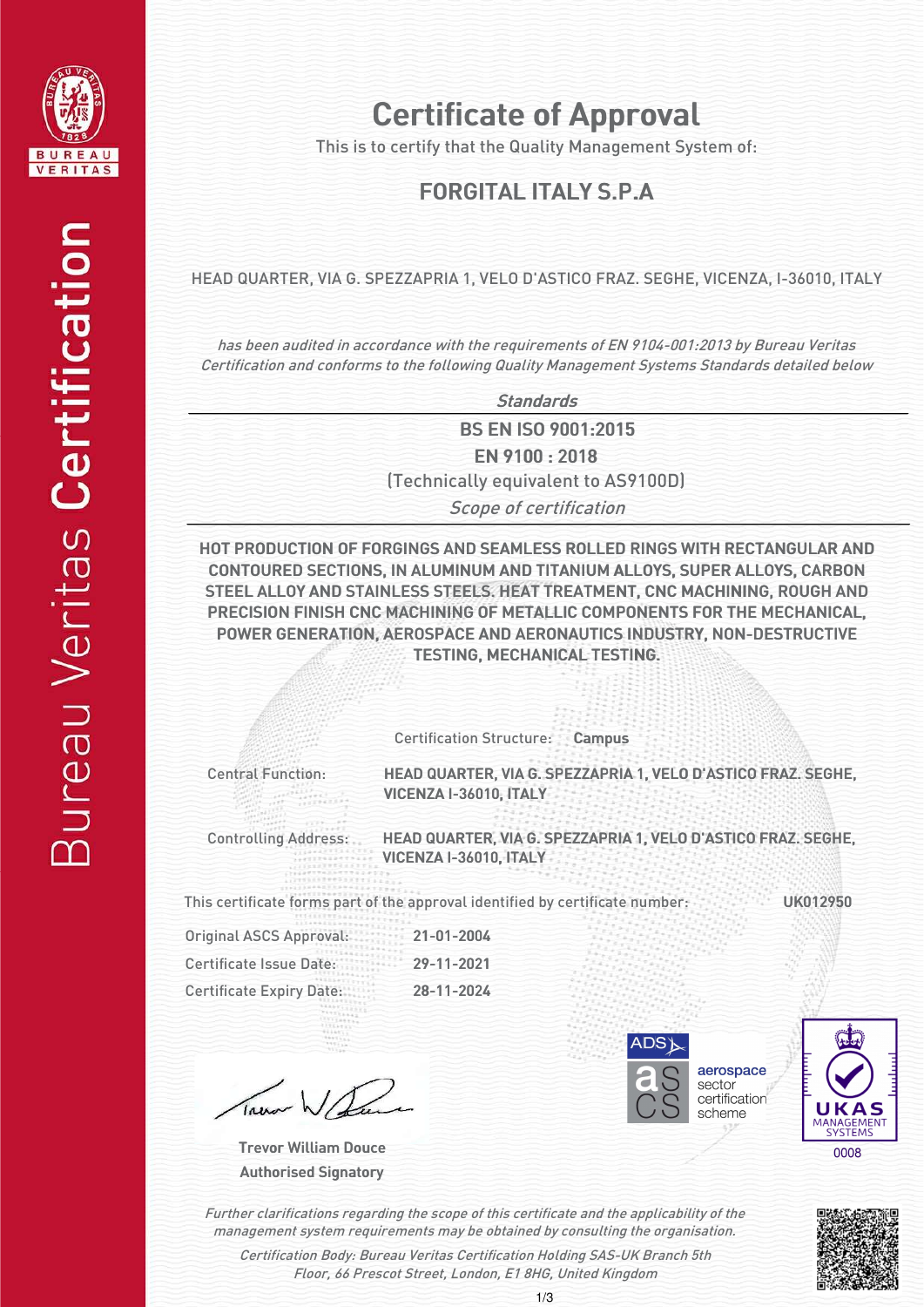

## Certification Awarded to

## FORGITAL ITALY S.P.A

#### HEAD QUARTER, VIA G. SPEZZAPRIA 1, VELO D'ASTICO FRAZ. SEGHE, VICENZA, I-36010, ITALY

Bureau Veritas Certification have issued this appendix to the Certificate of Approval awarded to the above named supplier

Certificate No.: UK012950

**Standards** 

**BS EN ISO 9001:2015** 

EN 9100 : 2018

(Technically equivalent to AS9100D)

| Site Name/Location             | <b>Site Address</b>                                                                          | Site Scope                                                                                                                                                                                                                                                                                                                                                                                                                                           |
|--------------------------------|----------------------------------------------------------------------------------------------|------------------------------------------------------------------------------------------------------------------------------------------------------------------------------------------------------------------------------------------------------------------------------------------------------------------------------------------------------------------------------------------------------------------------------------------------------|
| <b>FORGITAL ITALY</b><br>S.P.A | HEAD QUARTER, VIA G. SPEZZAPRIA 1,<br>VELO D'ASTICO FRAZ. SEGHE, VICENZA, I-<br>36010, ITALY | HOT PRODUCTION OF FORGINGS AND<br><b>SEAMLESS ROLLED RINGS WITH</b><br>RECTANGULAR AND CONTOURED<br>SECTIONS. IN ALUMINUM AND TITANIUM<br>ALLOYS.<br>SUPER ALLOYS.<br>CARBON STEEL ALLOY AND STAINLESS<br>STEELS. HEAT TREATMENT.<br>ROUGH AND PRECISION FINISH CNC<br>MACHINING OF METALLIC COMPONENTS<br>FOR THE MECHANICAL, POWER<br><b>GENERATION.</b><br>AEROSPACE AND AERONAUTICS<br>INDUSTRY, NON-DESTRUCTIVE TESTING,<br>MECHANICAL TESTING. |
| FLY S.P.A.                     | NA INDUSTRIALE N. 19, GRIGNO (TN),<br>38055, ITALY                                           | ROUGH AND PRECISION FINISH CNC<br>MACHINING OF METALLIC COMPONENTS<br>FOR THE MECHANICAL. POWER<br><b>GENERATION.</b><br>AEROSPACE AND AERONAUTICS<br>INDUSTRY; WELDING, NON-DESTRUCTIVE<br><b>TESTING.</b><br>DFL COATING AND ASSEMBLY OF<br>AEROSPACE AND INDUSTRIAL<br><b>COMPONENTS</b>                                                                                                                                                          |



A REAL ASSESSMENT